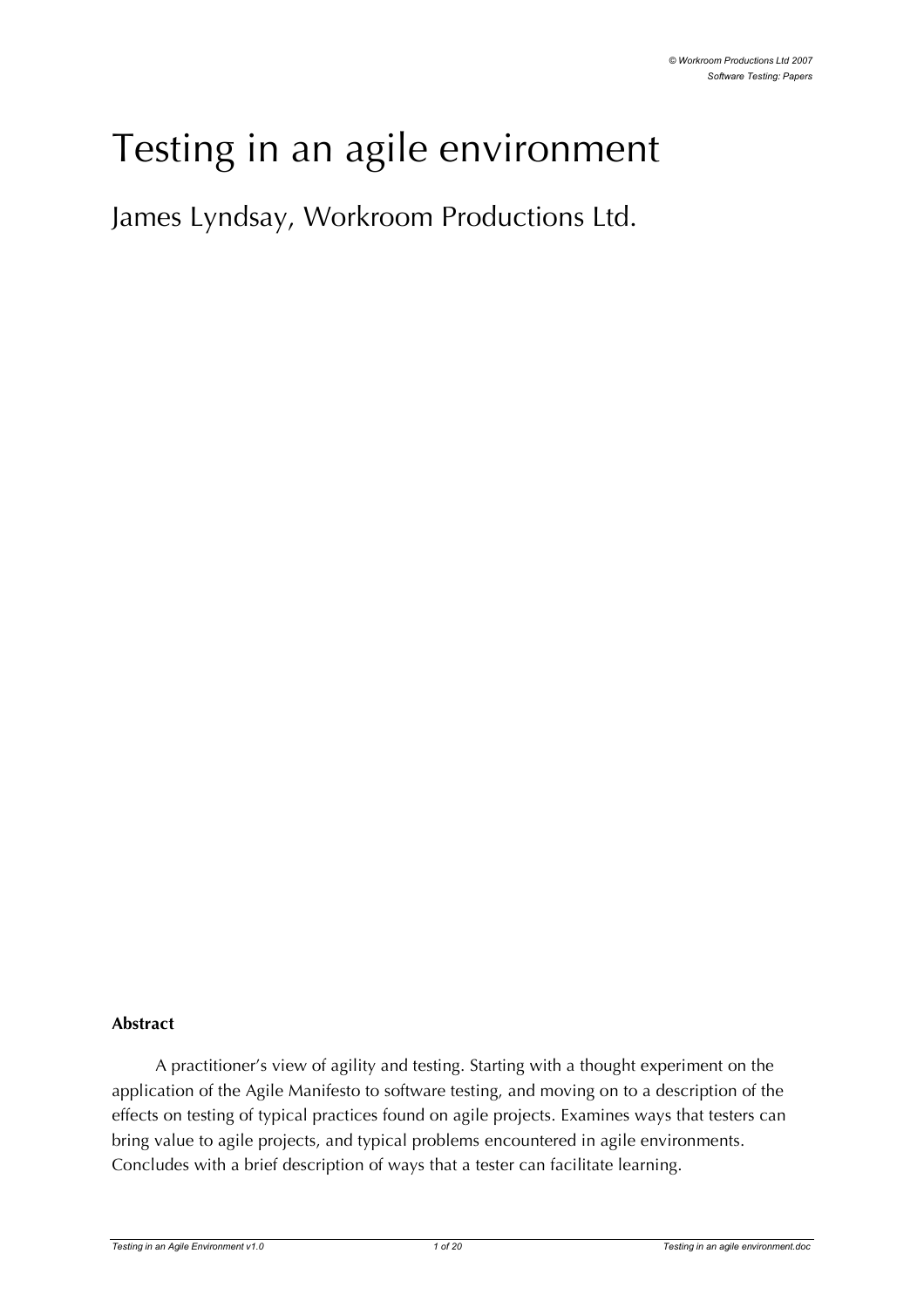# **Software testing and Agile Projects**

The 'Agile Manifesto' arose from an informal gathering of thinkers in a ski lodge in early 2001 (see http://agilemanifesto.org/history.html ). It has come to summarise the reasoning behind a collection of software development practices that try to provide an alternative to 'documentation driven, heavyweight software development processes'.

*We are uncovering better ways of developing software by doing it and helping others do it. Through this work we have come to value:*

> *Individuals and interactions over processes and tools Working software over comprehensive documentation Customer collaboration over contract negotiation Responding to change over following a plan*

That is, while there is value in the items on the right, we value the items on the left more.

This text is taken from http://agilemanifesto.org/ .

How does this manifesto affect testing? What would testing be like if we applied these values as a test strategy? What is it like to work as a tester on a project which has these values?

# **Agile values applied to Software Testing**

Testing is a key element of software development. A product is tested so that it can be judged; for completeness, for its fitness for purpose, and for risks. It is vital because it produces information that feeds back into the creative process.

Testing differs from the design and creation of code because:

1) it does not directly produce something of *ongoing* value to the customer

2) it cannot be completed – especially in the search for surprises

We can work through the values in the Agile manifesto, and judge how each applies to the problem of software testing.

# *Value working software over comprehensive documentation*

This position has a fundamental effect on software testing. Many test techniques require comprehensive documentation to allow effective test design.

Testers on an agile project need to be able to work with software products directly; reading unit tests, exploring a system, analysing a comprehensive range of output. Testers also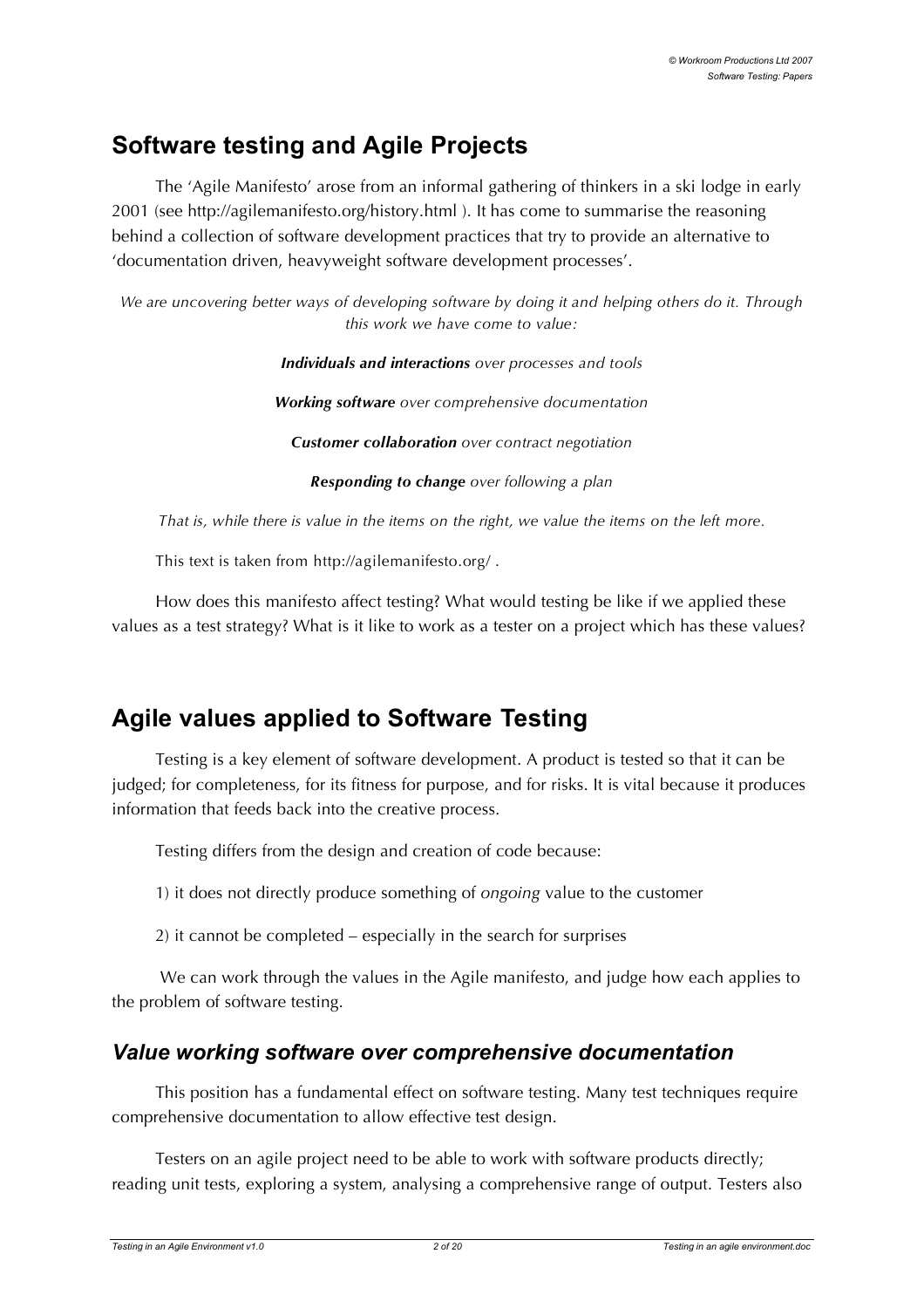need to be able to interact directly with designers and coders to understand the technological imperatives and restrictions that affect the software and its unit tests. Conversations and shared understandings will take the place of some documentation.

It comes as no surprise to testers that *working* software is not the same as code – the tester clearly needs to be involved in not only assessing the product, but in deciding how the product is to be assessed. However, with automated unit tests in the hands of the coders, and confirmation-focussed acceptance testing driven by the customer, testers should be aware that they will not be the sole – or even the primary – owner of deciding what works, and what doesn't.

### *Value individuals and interactions over processes and tools*

Testing will be driven by what is important to a user, rather than to fulfil a procedural requirement. Where a regulator imposes mandatory testing on a product, that regulator will be a key customer to the project. Where such testing is imposed by custom, that custom will be questioned.

It is better to have communication between tester, customer and designer than to maintain independence of the test team. The test team will have to weigh up the virtues of independence, and try to reach them in a different way, or to compensate for their absence.

Testers should be on their guard for the impact of test process and test tools, and try to avoid imposing rigidity or friction that hinders direct interactions.

Note: for testers, this could be read as favouring manual testing over automated testing. In practice, it is common to find large-scale automated unit testing on agile projects, to confirm that code works as expected. The product will be judged by the customer typically by manual, confirmatory tests, with close observation for undesirable behaviours. Testing by testers is often driven by the need to measure the system's performance and to find surprises – tools are very much in evidence, but rigid test scripts and procedures do not give the requisite opportunity for discovery, diagnosis and exploitation.

# *Value customer collaboration over contract negotiation*

Testers are key collaborators with the customer, and on some agile projects will take on much of the role of the customer in designing and executing confirmation-driven acceptance tests. However, although testers traditionally make good customer advocates, working closely with a customer is preferable to becoming a proxy. The tester will frequently take on the role of extending a customer's tests to the limits of the application, acting in some cases as an undesirable user or 'Bad Customer'.

Test strategies which lean heavily on an unchanging set of requirements (for example: designing and coding tests to be bought together with code late in the project; prioritising tests based on a fixed risk assessment; testing only what has been agreed in the contract; reporting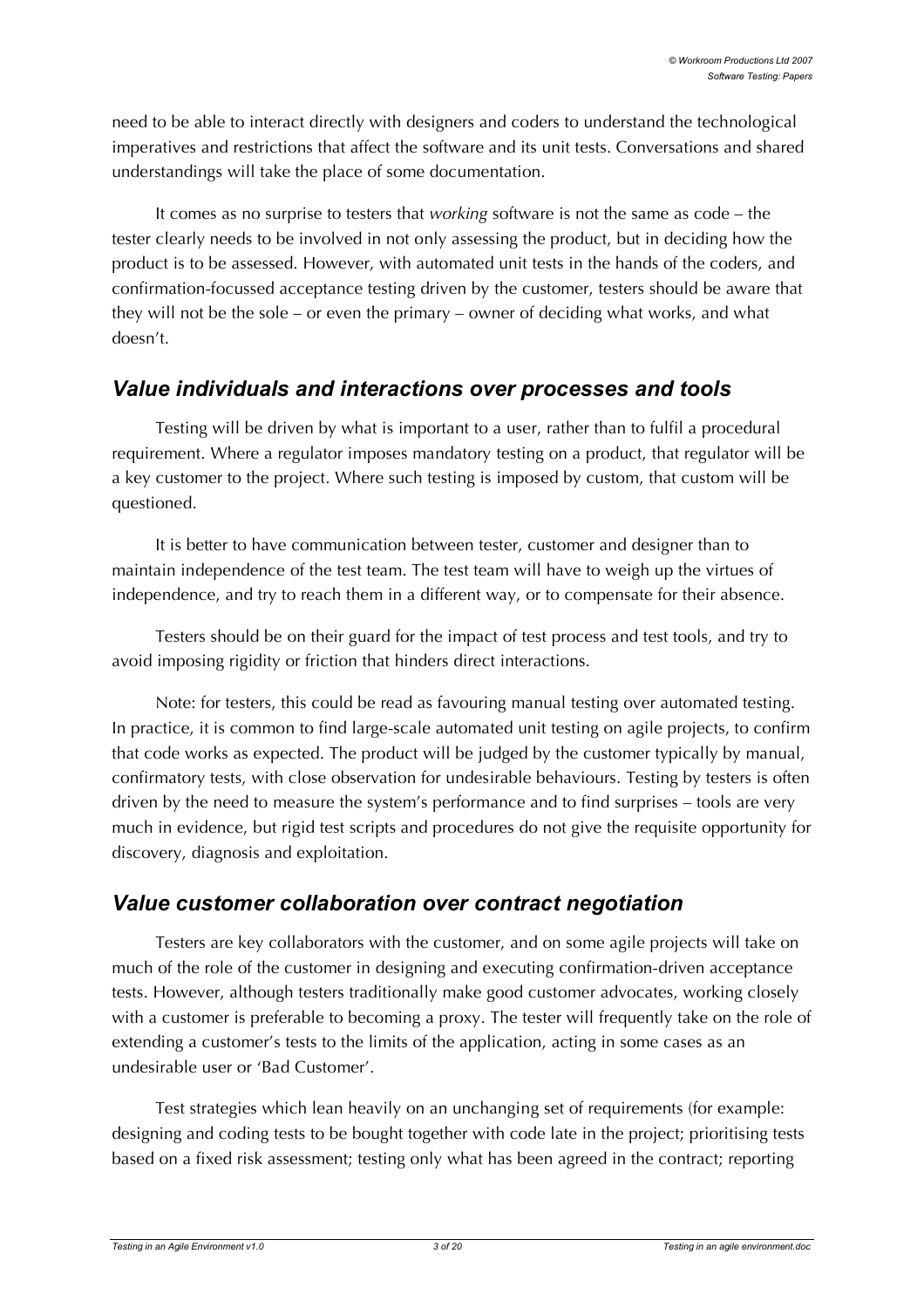bugs only against fixed requirements) may be considered to be fatally flawed in the light of this value. Iterative collaboration is favoured over a negotiated bill of work.

# *Value responding to change over following a plan*

An acceptance of change is at the heart of agile projects – there is no requirements freeze before coding starts, and this can cause substantial problems for testers (and coders) used to working to a fixed set of requirements.

Large-scale automated unit testing gives a stability to the code and to the product that goes some way to reducing the effects of constant change, and testers need to be able to give this support where necessary.

While this idea has clear effects on testing, its direct application to testing is less clearcut. Although the test effort will re-prioritise its work dependent on current values, in practice the teams on an agile project may *expect* testing to follow a plan – especially where one of the roles of testing is to work apparently untouched areas of the system to spot undesirable behaviours arising from recent changes. Test plans for work within an iteration (and in sequential iterations), are valuable to the ongoing stability of the product itself and can allow testing to give feedback across the system, rather than simply on currently-interesting areas.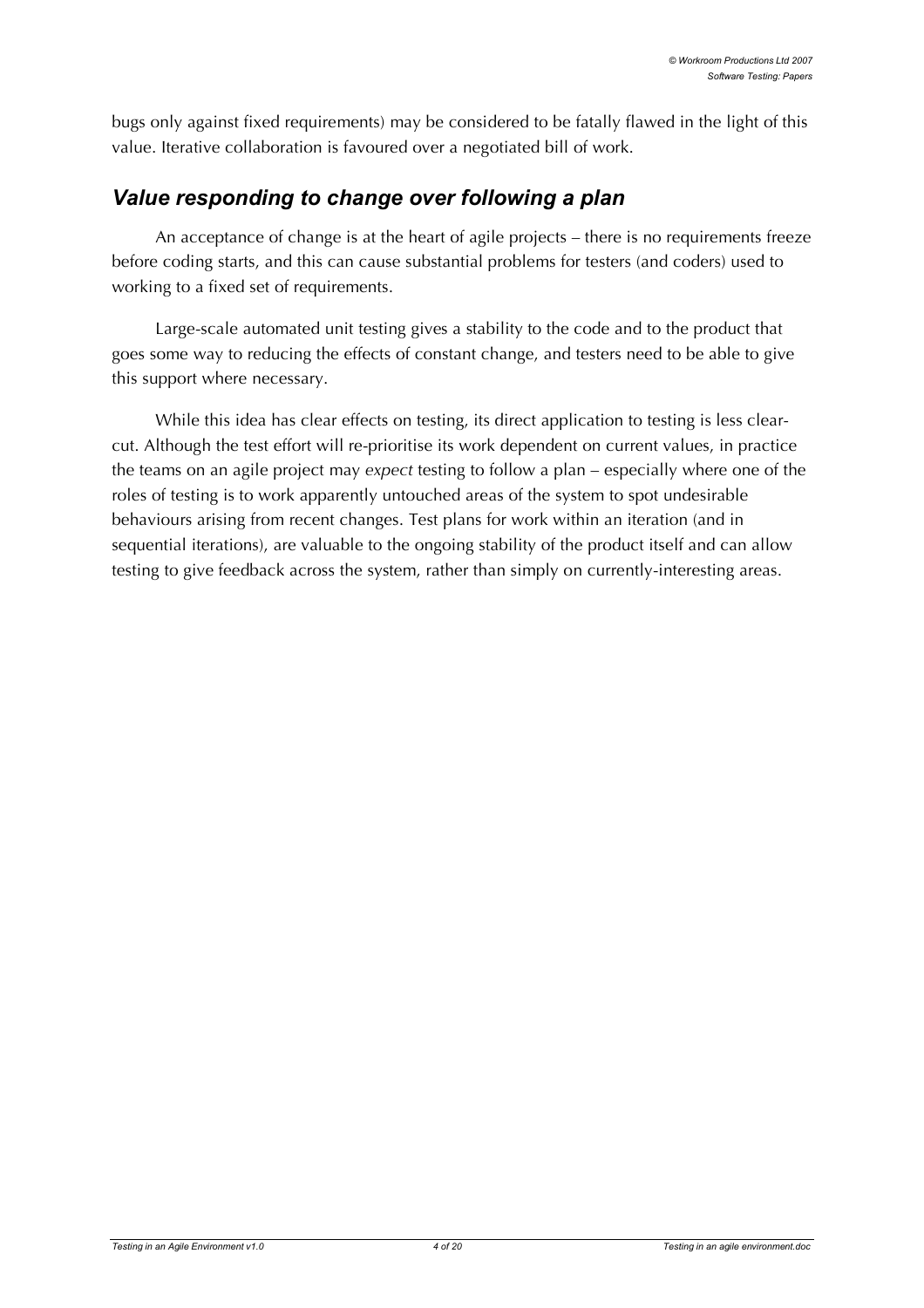# **Testing on an Agile project**

While is may be interesting to consider how the Agile Manifesto might apply to testing in isolation, testing in practice is always part of a greater project. It is informative to look at the practices on an agile project, and to judge how they affect testing.

There are a number of different 'Agile' methodologies, each with its own combination of practices. None of the practices of Agile methodologies are unique, or novel; the strength of a methodology lies in the ways combinations of good practice are combined into a framework, rather than in the individual elements themselves.

For this paper, we will look at the practices of eXtreme Programming, and in particular the twelve practices listed by Kent Beck in his seminal book 'eXtreme Programming Explained'. XP shares many of its core practices with other agile methodologies, and is a good proxy for study.

#### **Shared Roles**

An element common to most agile approaches, but not noted explicitly in the XPfocussed set below, is the blurring of the distinctions between designers, coders and testers – and, indeed, between managers and workers, or between customers and developers. While individuals in an agile team may specialise in particular roles, most people will take on different roles depending on context. The tester who is out of their depth reading code or uncomfortable influencing design decisions will find themselves at a serious disadvantage on an agile team.

# *Automated testing is at the heart of agility*

The vast majority of tests (by number and frequency) on an agile project are automated, and pass every time. Automated confirmatory tests are so fundamental that, without them, it is hard to call a project agile at all.

**Comprehensive testing, but not by testers:** *The code is written within a scaffolding of automated unit tests, and the functionality is judged to be complete when it passes the customer's confirmatory acceptance tests.*

Automated unit tests are not written by testers, but by coders. In Test Driven Development, the tests are written just before the code, executed once to fail as a control, then executed again after coding to show that the previously-failing test now passes. Typically tests focus on very small amounts of code – often one line of code is covered by multiple tests, written one by one.

While this may seem frustratingly slow, it produces accurate, elegant, modular code that is, in some sense, documented by its tests. Code produced with comprehensive unit tests is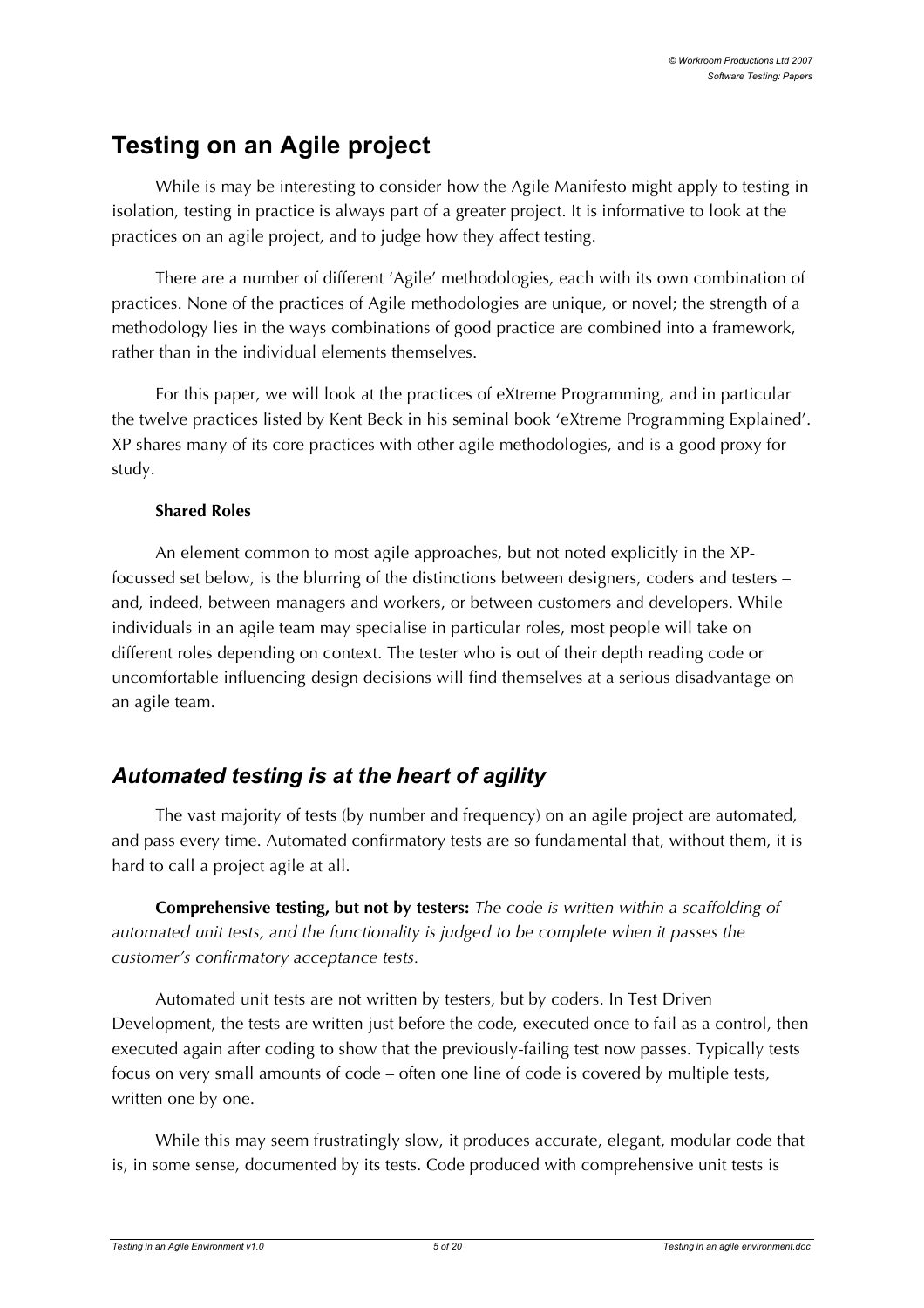tangibly different, from a tester's point of view. It typically exhibits far fewer failures in normal use. Bugs fixed tend to stay fixed, and fixes themselves introduce fewer new faults.

Test specialists can influence the scope of these unit tests, using their knowledge to help the coders consider the effect of conditions that may have been omitted when thinking only of the successful path. Testers may add value by browsing unit tests looking for gaps, or by introducing test design techniques.

The customer is responsible for tests that confirm that the working system delivers the desired capability. The test specialist can again help with these tests, by facilitating automation and the construction of test data, by improving test design, and by introducing analysis tools. In some projects, the tester becomes a substitute for the customer, taking on the tester's traditional role of customer advocate. Although this is common on projects where the customer is not available, where a potential customer has not been identified, or where there are many different customers, it is not an ideal situation; the tester may not notice important side-effects of functionality, or may wrongly assess new risks.

Some agile teams fall into the mistaken assumption that comprehensive, automated unit tests and comprehensive, automated customer acceptance tests are all that is required. However, both of these types of tests confirm that the system works as expected. They will only flag unexpected behaviours if those behaviours coincidentally cause a test to fail. Test specialists often provide most value to an agile project by looking for novel or unexpected risks. Such problems, when found, often reveal hidden complexities in the technologies used, or unintended consequences of design decisions. Testers need diagnostic and exploratory skills to chase down these important bugs.

#### **Refactoring:** *The system is re-structured, without changing its functionality, to improve simplicity or flexibility.*

Such changes should be invisible to testers confirming that the system works as before, and so do not impose maintenance costs. However, exploratory, bug-focussed testers will be interested in all such changes, as novel behaviours can result. For instance, if, after refactoring, an object behaves in functionally the same way, but in half the time, it may expose an otherwise hidden timing issue in another object.

Refactoring relies on comprehensive automated unit tests. Without such scaffolding, there can be no confidence that changes made to the code have indeed left the code working as before. Manual testing, whether by a skilled tester or not, is no substitute; it is not only prone to errors and omissions, it will not provide the instant feedback that the coder requires. Without refactoring, code can become bloated and inefficient, as the first, simplest solution becomes accreted with modifications and special cases. Code that cannot be refactored is immediately legacy code, and becomes a hindrance to the ongoing development of the product.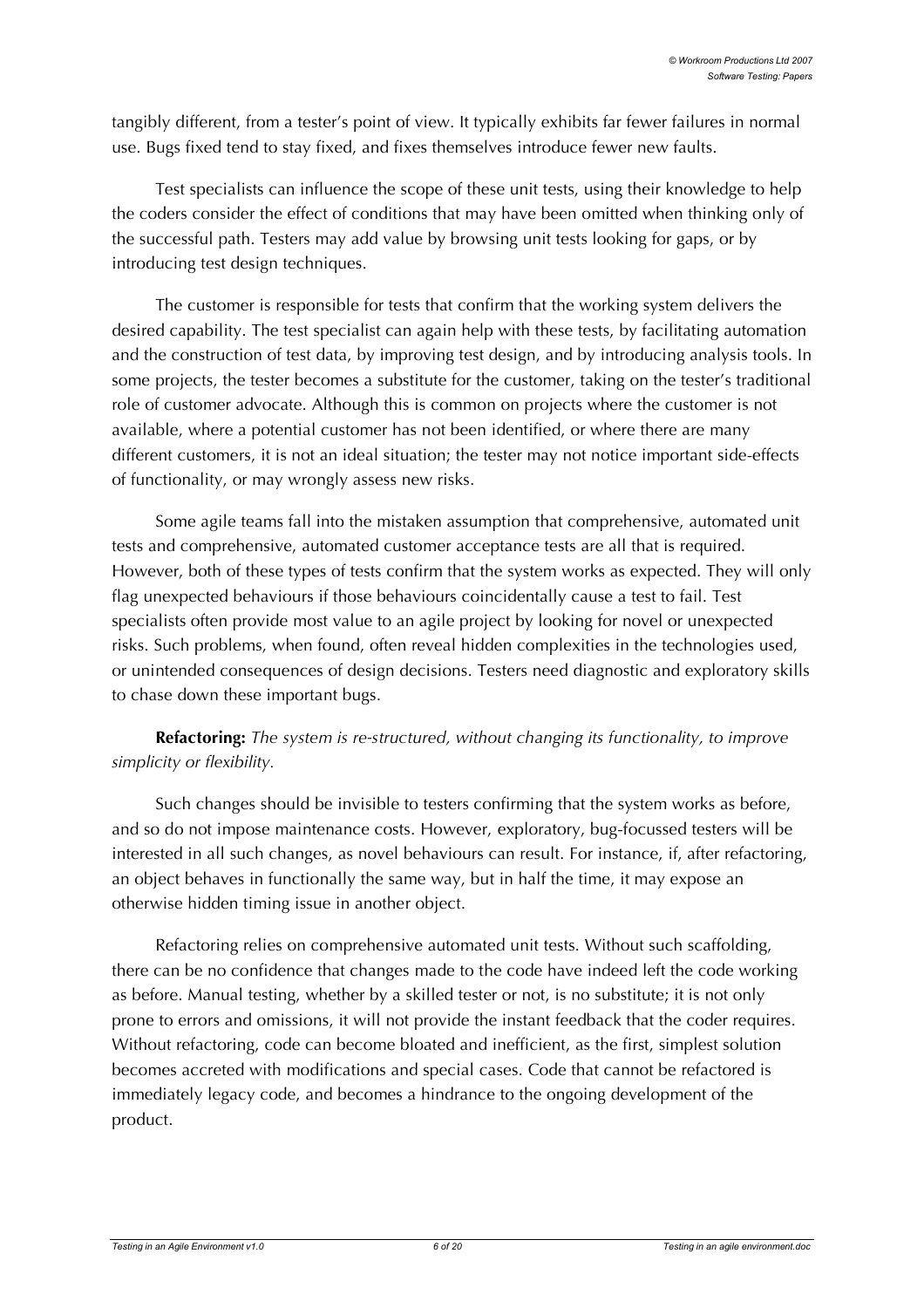**Continuous Integration:** *The code is built into a working system very regularly, often daily, hourly or on each check-in. 'Breaking the build' with your newly checked-in code is a cardinal sin.*

For test specialists used to the death-by-a-thousand-cuts attrition of pervasively-buggy code, continuous integration seems a distant dream. When experienced, it is a revelation.

The latest code is always available. It becomes simpler to set up tests and to trigger events to observe their consequences. It is rare to find that swathes of functionality are unreachable behind a bug.

Unfortunately, the smoother the build and the cleaner the tests, the easier it is to assume that the deliverable also works perfectly. This confidence is misplaced. It is the job of the tester to give the project that confidence by doing a good job of looking for problems.

# *Avoiding errors*

The following practices have a pervasive effect on the quality of the product by avoiding errors. The fewer errors, the fewer bugs. These practices are often the first to drop out of an agile project as it becomes clumsy.

**Metaphor:** *Development of the product is helped by a simple, shared set of stories that describe the system.*

Avoids interpersonal communication errors. Especially good for avoiding design problems and interfacing problems. For testers, these stories are of course a great starting point for tests, and can help to add weight to the consequences of a bug. However, a tester's idea of what a system *should* do is likely to go far beyond these simple stories.

**Pair Programming:** *Two people work on the same code, at the same time, at the same machine.*

Helps avoid coder mistakes, and by introducing instant reviews, tends to result in cleaner code with more comprehensive unit tests. It can be very useful to pair a test specialist with a coder.

**40-hour Week:** *Alert developers make fewer mistakes; regular late nights / long weeks are expected to introduce more trouble than they are worth.*

Good for avoiding design mistakes and avoiding introducing bugs as a side effect of fixes. The discipline of a regular week also serves to give perspective on the project; more time away seems to lead to better solutions to problems, and to a clearer vision for the end purpose.

Of all these practices, this is the one most frequently ignored. Some teams are enthused by concentrated late-night work, and some rigid 9-5 groups may actually be bored stupid. Look out for repeated long weeks.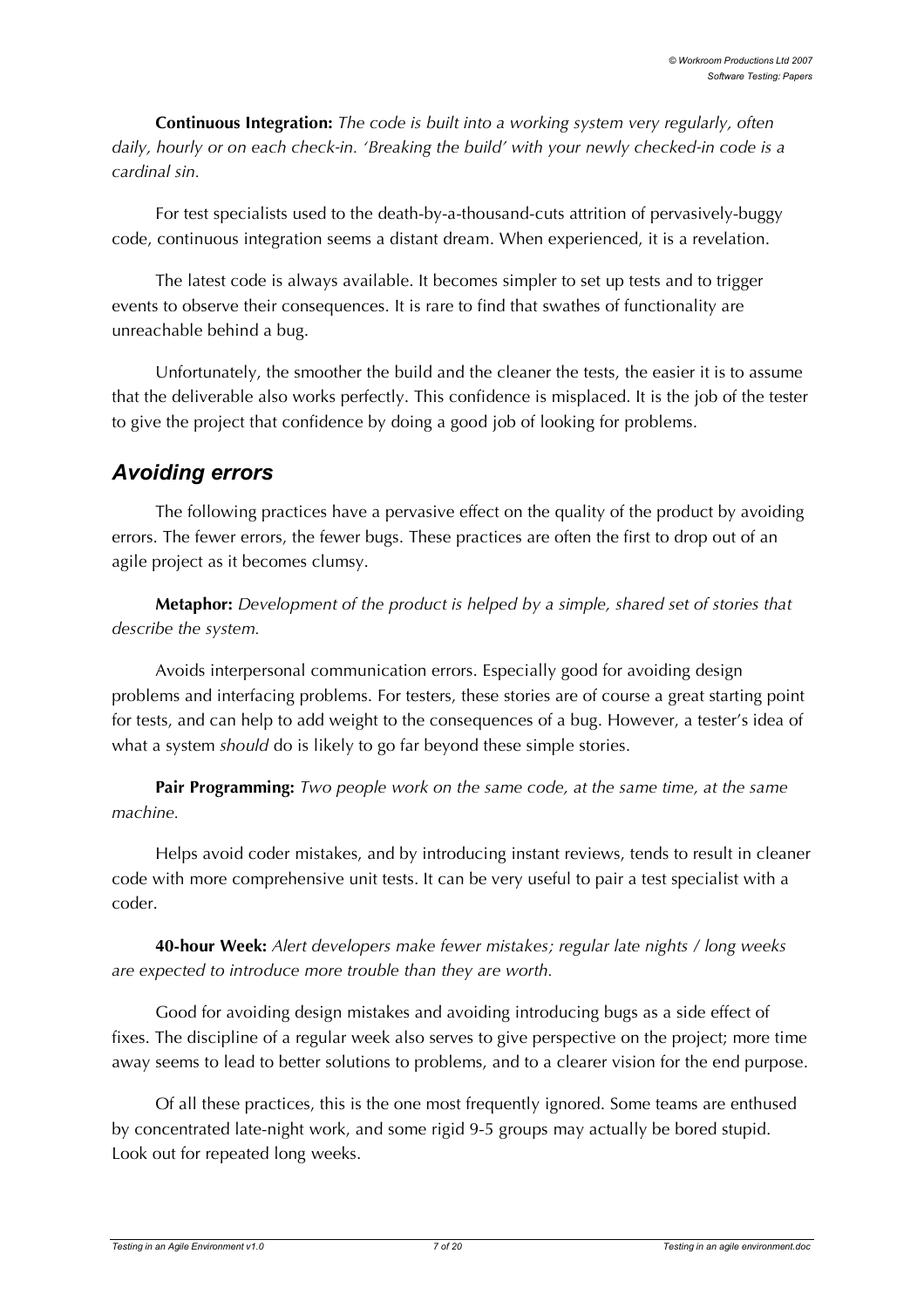It can be tempting, as a tester, to stay well after the coders have left. While this can be productive, it is important to remember that a purpose of testing on an agile project is to provide rapid feedback on the product. Staying on after the coders go home immediately introduces an overnight delay. If a tester in an agile team can't keep similar hours to the rest of the team, they should try to do the more collaborative parts of their job during core hours, when the whole team is available.

**Coding Standard:** *All the programmers need to write their code in the same way, using the same data description and code communication methods.*

Helps to avoid problems where different people use the same data for slightly different things, and also avoids problems where one person cannot understand another's code.

This practice seems, in contradiction of the preferences expressed in the agile manifesto, to prefer process and tools over individuals and interaction. That it is still included is testament to its power. The more people on an agile team, the more this standard matters to the overall quality of the product.

For the test specialist, this practice has great effects on code readability, and on test data.

# *Speed and communication*

Agility is enabled by the following practices that lead to swiftness and accuracy by taking many small, confident steps. The following practices avoid both stagnation and leaps of faith.

**The Planning Process/Game:** *Swiftly and collectively arrive at at a sketch of what to do next by combining decisions about value from the customer and decisions about cost from the developers. The project is steered as knowledge arises, rather than pushed down a path decided when knowledge was scarce.*

Testers will not be able to develop detailed plans or automated tests more than one iteration in advance. As iterations are typically two weeks long, this can seem an impossible imposition to some testers. Automated unit tests and acceptance tests go some way to relieving the burden, but testers will be greatly helped by being able to:

- generate and load data as required,
- automate their tests to at least allow rapid execution of short chains of common actions
	- use exploratory and diagnostic techniques to observe, trigger and isolate surprises

The testers are often the source of vital information that helps the customer to weigh up whether to commission work to address risks, or work to add capability. Unless testers have clear and regular communication with the customer, such information is unlikely to arrive as speedily as is needed, and poor decisions will result.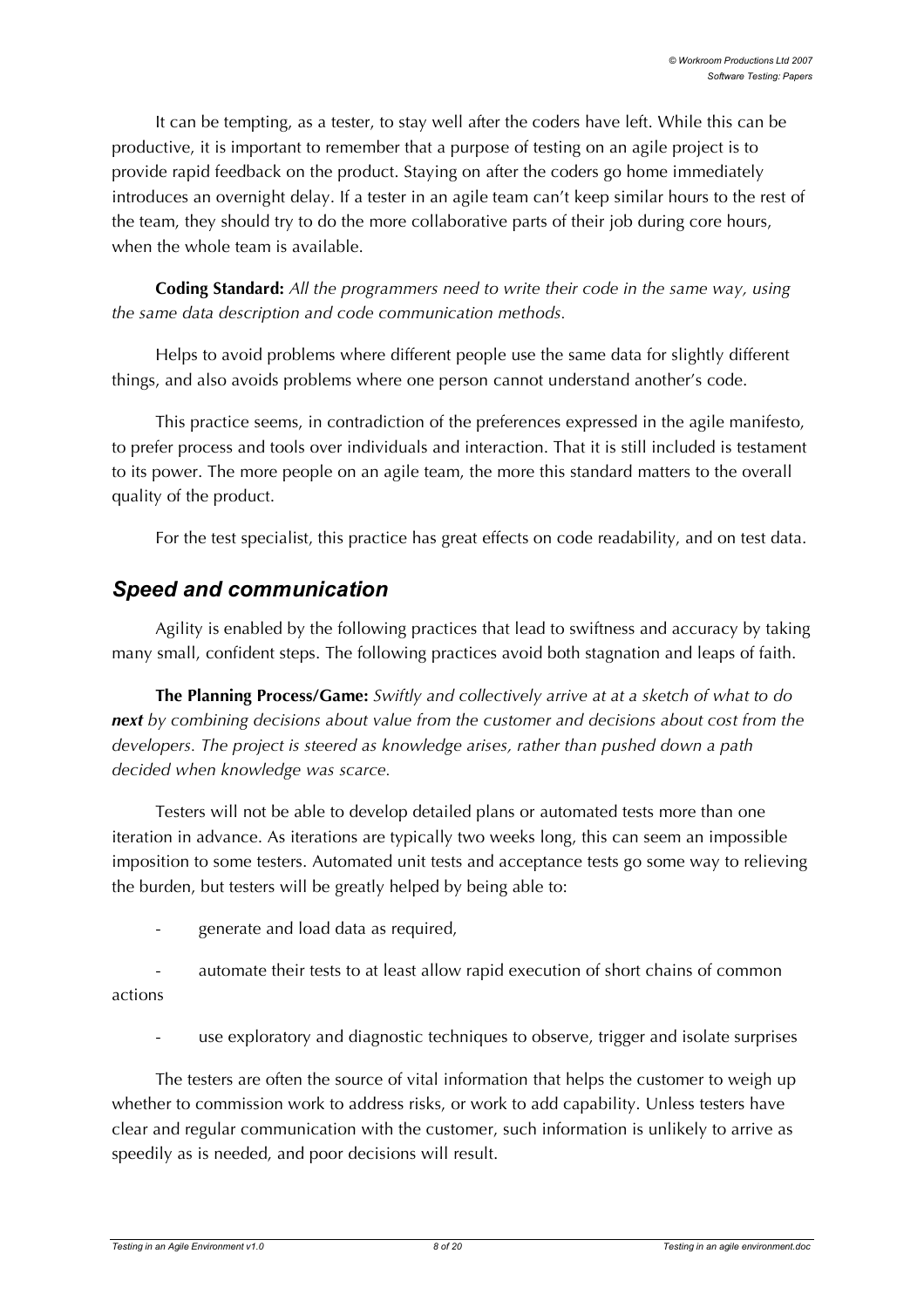#### **Small Releases:** *Frequently deliver something that is of practical use to someone.*

Maintains momentum, and pleases someone every release. For testers, this practice tends to lead to small sets of focussed tests and a clear idea of whether something is working or not. At least initially, testing is a lightweight task.

However, if testers are expected (or expecting) to own the quality of a product, they may be expected (or expecting) to re-run all the tests for previous releases at every release. This ever-increasing requirement is compounded by the growing complexity and interaction of the system. This expectation should be modified – quality should be of core importance to everyone on the team, rather than the personal domain of a tester.

Wherever possible, regression tests and tests of fixes should be either made part of the automated test suite, or be understood to be one-off tests. The more tests go into the automated tests, the longer those tests will take, and testers will need to work with the rest of the agile team to develop a means of choosing those tests to be part of every build, and those to be run less frequently.

**Simple Design:** *Each iteration should deliver its functionality as simply as possible. Functionality to support possible later enhancements often avoided, and simplicity is maintained by "refactoring", discussed above.*

Functionality tends to be delivered as a piece, allowing testers to focus. However, see the note on refactoring above. As the simple design becomes more complex, or as a complex accretion of code is simplified, unexpected behaviours may be introduced that, by the nature of agile development, have not been picked up by the automated test suites.

#### **Collective Ownership:** *Anyone on the team can change any of the code.*

This includes the testers – and it may be that the testers will fix some of the bugs they find rather than log them for later attention. This saves time and effort, but may introduce longterm trouble if it leads to a skewed perspective of bugs, or to a test team that patches code rather than seeks out bugs.

#### **On-site Customer:** *A real user is part of the development team.*

This is a vital practice on an agile project, and improves speed and communication by providing fast answers to questions, immediate feedback on the product, and vital prioritisation/selection of tasks.

Test specialists will work closely with the customer, and may assist them in their test design and automation.

However, on projects with no customer, many customers, or an absent customer, the test specialists may take on the role of a customer, sometimes in conjunction with marketing staff, sales staff, business analysts or product champions.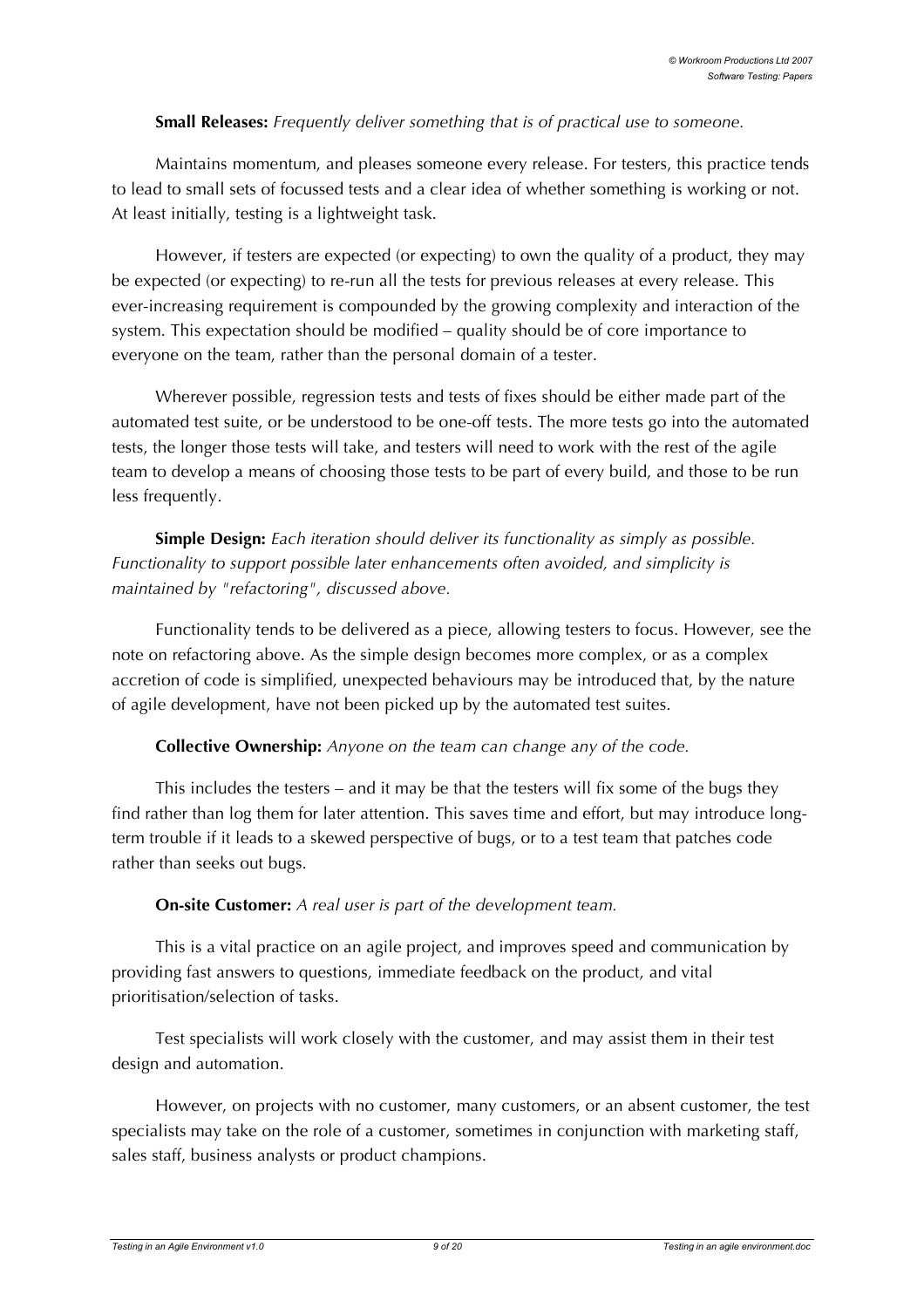# **Helping and hindering an agile effort**

My experience of agile projects has been gained as a short-term consultant, as a longterm mentor, as an agile team participant with a specialisation in testing, and as a tester representing a customer.

However, many agile projects do not have anyone on the team with a background in testing. Testing is simply one of the roles that individuals take on in the course of their work. Bringing a skilled tester into an agile team can allow the whole team to understand the complexities of the role.

In this section, I look at the ways that testers can work within an agile team, then at the common problems that can face a tester on an agile team. I also list some of the ways in which even a well-meaning tester can damage an agile effort.

#### **Being a tester**

It can be strange to be a tester on an agile project; on many agile projects, no-one (or everyone) is a tester. There may not be a role for a test specialist, or you may find that everyone expects far too much.

If you've not worked on an agile project before, here are some of the experiences you may have:

you will communicate more, with your coders and your customers.

- you will need to have (or will rapidly gain) a deeper understanding of the technology and the code

- you will no longer be the gatekeeper
- you will share more risk, and feel an increased sense of ownership
- you will personally fix more bugs

Where testers do have a role, it tends to fall into two parts;

- enhancing the confirmation tests at unit and acceptance levels
- identifying, diagnosing and exploiting unexpected behaviours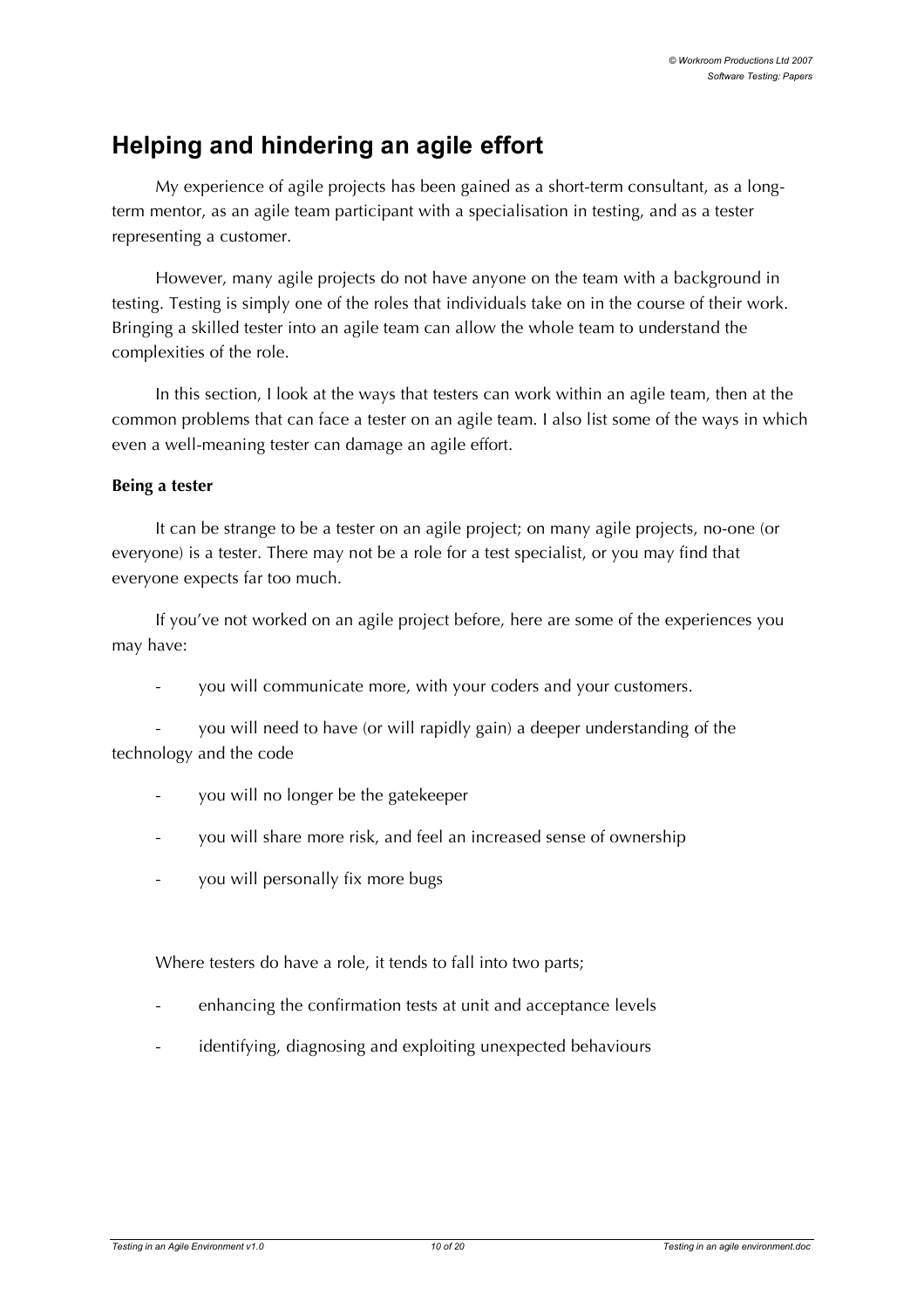#### **What sort of stories should a tester bring?**

Testers will add to the stories that an agile team keeps to describe its goal product. Stories are a shared understanding, rather than a compete description, and you might find that your role is to add reasonable details to existing stories.

- User stories that involve edge cases
- User stories that involve malicious intent
- Stories that aren't for the users
- Infrastructural stories  $-$  ie loading the DB for setup
- Unexpected / unconsidered quality criteria
- Consequences after time / under load
- Experiments, rather than stories like thought experiments?
- Bugs that need fixing, but can't be fixed right now

#### **Enhancing unit tests**

A tester on an agile project should be able to read the unit tests, and propose changes. Particular attention needs to be paid to situations where a unit test seems to be missing; a missing unit test may well mean that the corresponding code is also missing. This is particularly obvious – and particularly problematic – when code should be is in some way symmetrical, but is missing a test in one of its symmetric parts. Similar tests in other parts will pass, and the missing test will not trigger a failure.

Changes to unit tests might include picking values from a range of equivalents which stand a greater chance of failure; if a valid range is -10 to 10, existing unit tests might test at 10 and 11 – but it may be worth considering 0, -10 and -10.1 as subsidiary tests, as each may have a different reasons for failing validation.

#### **Automating customer acceptance tests**

As a tester, you may be able to bring automation skills to your customer, automating some or part of their acceptance testing. Apart from automating the actions of a user and programatically checking any output, you could introduce data load tools, combinatorial or pair-wise testing, and analysis and comparison tools across various outputs.

#### **Being a Bad Customer**

A bad customer does things that aren't 'happy path' interactions; they perturb and may break the system. It's woth considering whether a particular action is that of an incompetent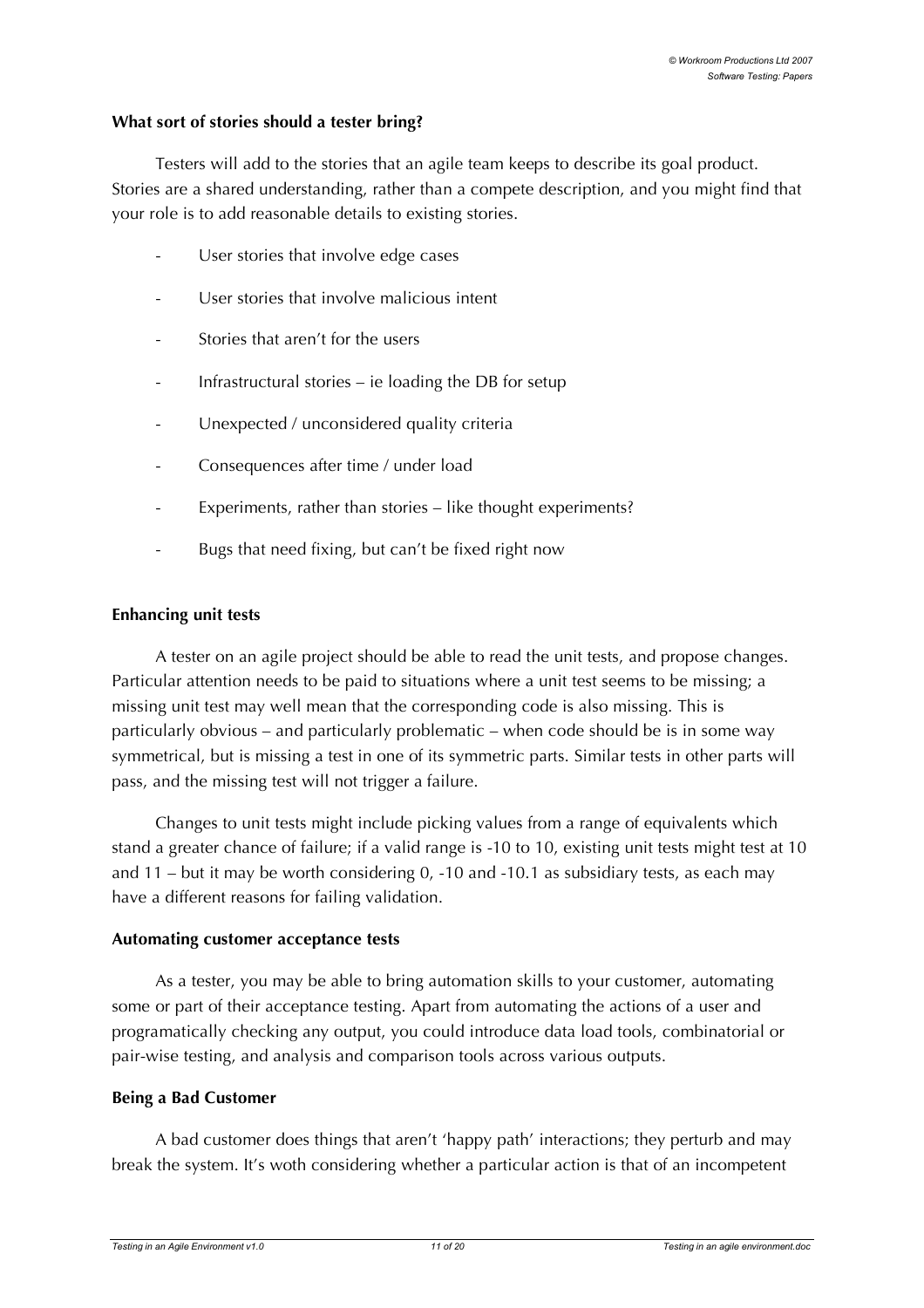user, an expert/speedy user or a malicious user. A tester can use his or her knowledge of possible problems to be a bad customer. Some trigger ideas include:

- Empty sets, null inputs
- Invalid parts of input characters, values, combinations
- Time changes
- Unusual uses
- Too much long strings, large numbers, many instances
- Stop halfway / Jump in halfway
- Wrong assumptions
- Making lots of mistakes, compounding mistakes
- Using the same information for different entities
- Triggering error messages
- Going too fast

#### **Role where there is no customer**

A tester may play a substantial role as a customer advocate where:

There is no customer – perhaps for a new product

The customer is absent  $-$  if called away, on holiday or on business, or if the project has chosen (or has been forced) to have no customer

There are many customers – many software products have a variety of users, and it may not be feasible to get a representative of each.

#### **Exploratory Testing and Agility**

Exploratory testing is risk-focussed, and is a good complement to the value focussed confirmation tests used in automated unit tests and acceptance testing. It is also a good fit with agile projects because it, too, suggests an alternative to relying on comprehensive documentation, and because both are based around concepts of learning. Agile processes and exploratory testing both allow context to drive decision-making, and both enable and rapid, sustainable and non-catastropic changes of direction. Both are seen as edgy, or innovative, both value invention of new process or adaptation of existing process over slavish following of standard process, and both need discipline and place the onus on the skill of the worker. Fast feedback in each enables iterative approaches – agility allowing iterations across code design,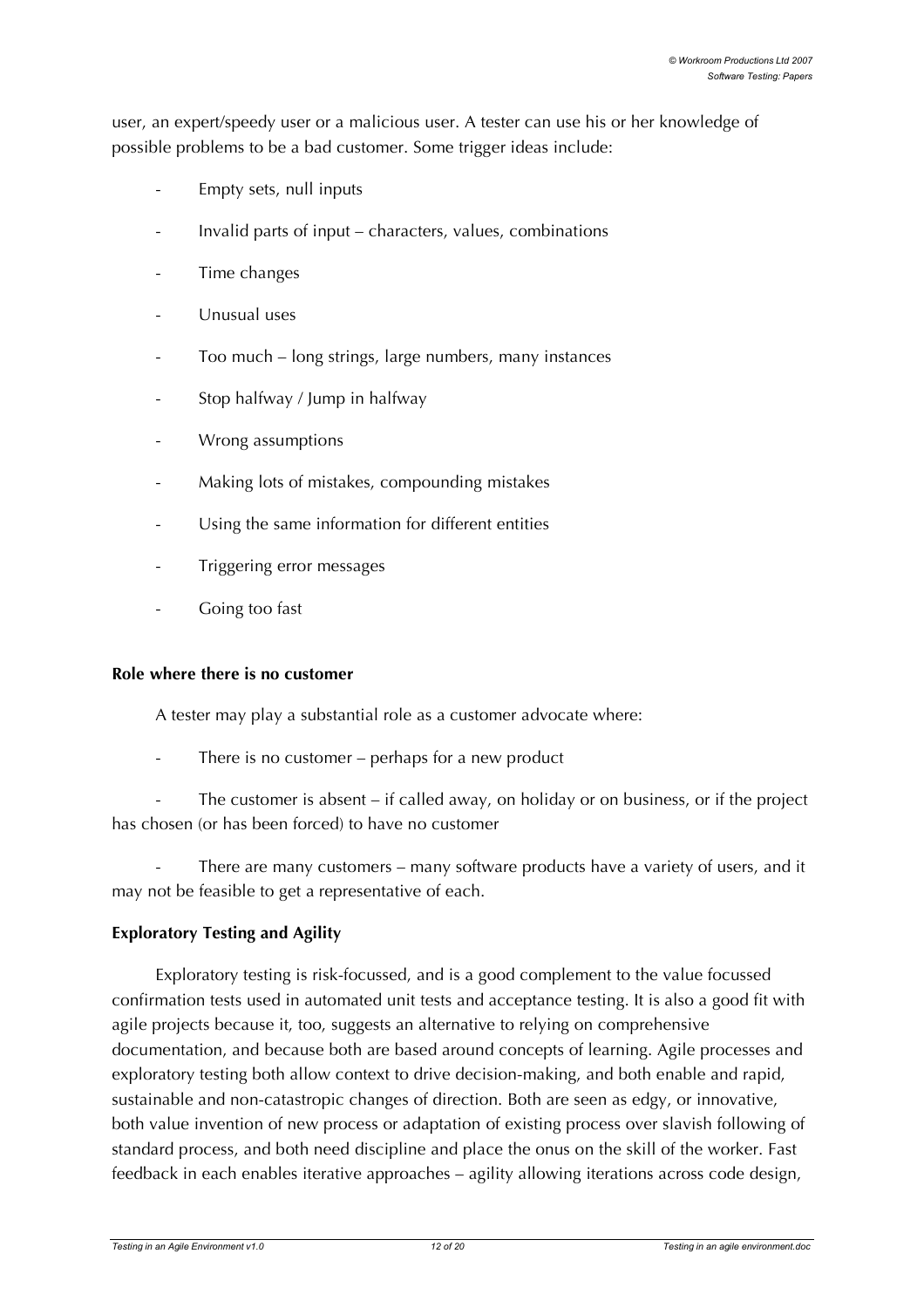ET allowing iterations across test design. Both can cover up for a broken project – but neither is a good fix.

Exploratory testing and diagnostic testing are important skills to bring to an agile team, improving the quality of bugs and their descriptions.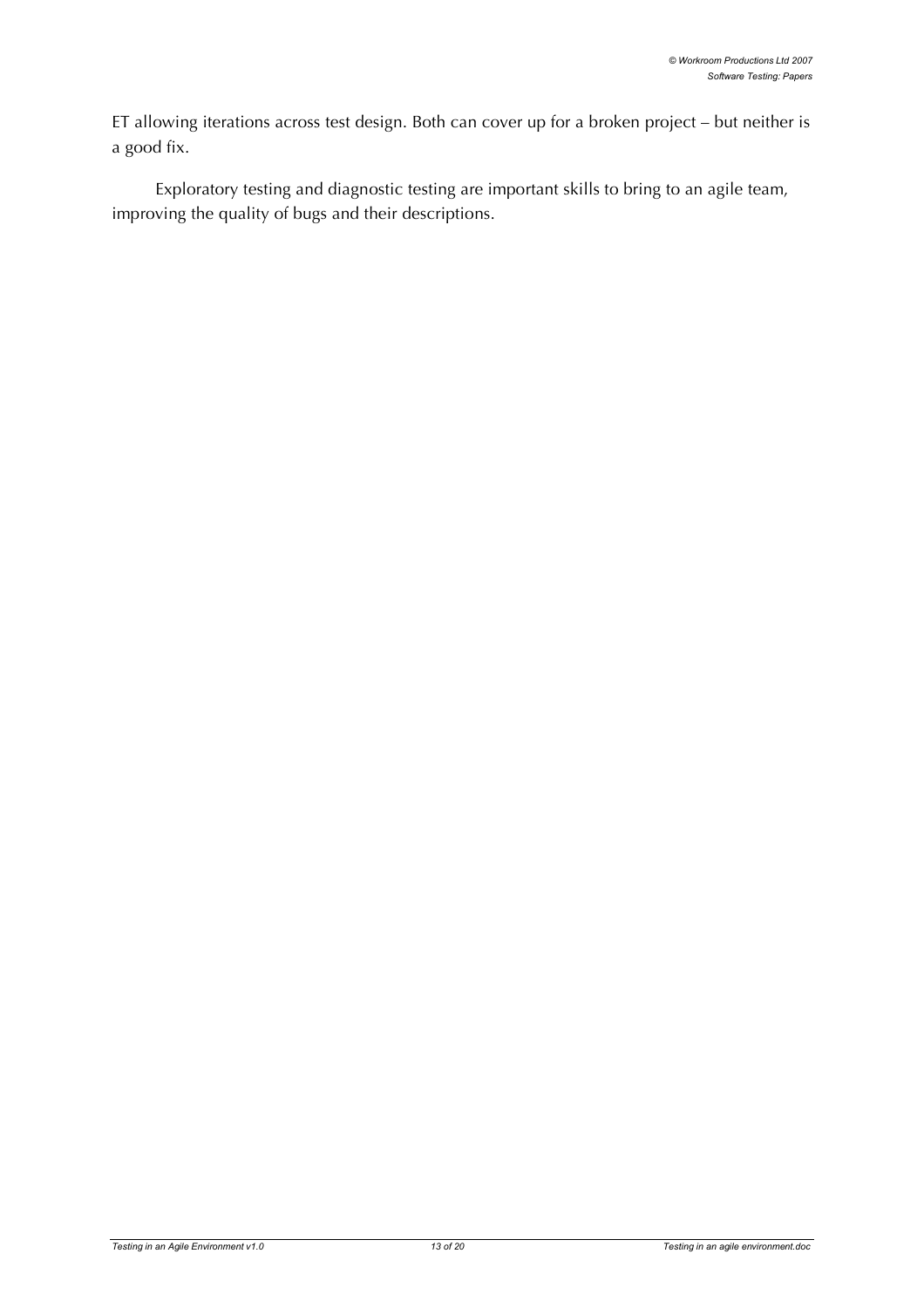# **Common testing problems on an agile team**

Agile projects have some specific problems for testers that go beyond a lack of comprehensive documentation, and the impracticality of planning much more than a couple of weeks ahead.

#### **Decision fatigue**

Practices such as *shared ownership* and *the planning game* are enabled by a stream of frequent, just-in-time decisions, and participants in agile projects are frequently considering the value of their current activity. This constant reflexive questioning – 'is this useful or not?' – can be fatiguing.

When decision fatigue sets is, such decisions will be avoided, taken carelessly, or not recognised as decisions at all. Some people are not happy making these decisions at any time, let alone frequently; decision fatigue will set in far sooner for these team members than for others.

Test specialists have their share of decisions to make, but will also be involved in revealing decisions to be made by the team as a whole. When fatigued, it can help to consider strategic goals – value and risk – to get out of the rut of trying to choose between mutuallyunattractive available options.

#### **Testing in the nth interation**

The more is delivered, the more there is to go wrong in an unexpected way. Scripts ossify, and an adequate set of happy-path tests one iteration may be a poor selection in the next.

Fixes can introduce unexpected problems. Late fixes, fixes on fixes, and tactical fixes to strategic problems seem particularly prone to turn into unpleasant surprises. It is also common to see bugs return when a fix is backed out because it causes unintended problems that are equivalent to, or worse than the initial bug. Existing unit tests may give a false sense of security in unexamined areas.

After 3-6 iterations, there is too much to test from scratch, but the complexity of the system may well have reached a point where no part of the system is genuinely immune from new emergent bugs. It may be tempting to turn back to code freezes, waterfall approaches and testers as gatekeepers, but this is to acknowledge that the agile project has already become clumsy.

#### **Testing within same iteration as coding**

Agile projects need to have code tested in the same iteration as it is made; feedback on the code needs to be as fast as possible. However, when coding is squeezed for time, or when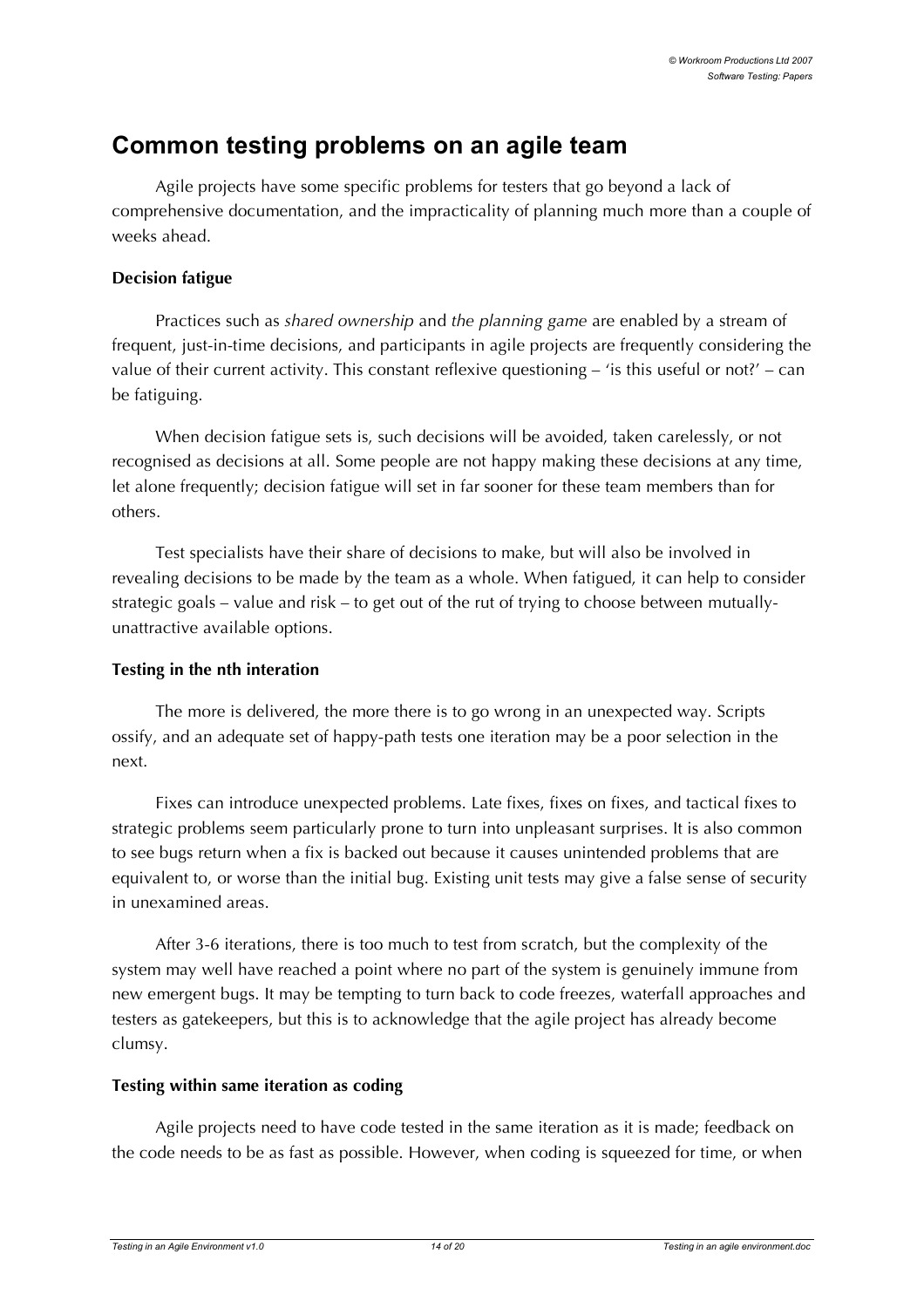working code is only available toward the end of the iteration, the team will be tempted to defer testing until the next iteration. The product is 'thrown over the wall' to a test team.

This not only fails to provide timely feedback, but by neatly separating the test specialists from the rest of the agile team, reduces communication within the team and damages the integrity of the team. By making the test specialists separate and a release behind, this 'silo' approach is closer to a stunted waterfall than to an agile approach. However, it is not uncommon in situations where the test skills are bought into the team late, or are outsourced to a consultancy, and can be the result of using over-specialised testers who are not able to contribute to an iteration until there is working code to test.

Automated unit tests and continuous integration will help the team to produce working code as soon as possible. If the test specialists are inactive at the start of the iteration, they may be underused rather than incapable; their skills can be usefully employed in pair programming concentrating on the integrity of the unit tests.

The goal of the team should be to produce great code, rather than the paired and dysfunctional goals of producing as much code as possible and finding as many bugs as possible. Measuring the test effort by the number of bugs found can be counter-productive; if the test specialists are involved early, bugs may be avoided.

When exploratory testing for risks reveals problems toward the end of an iteration, it is common to continue such investigation over into the next iteration. These investigations will be introduced as new stories to that next integration, and (if chosen for inclusion) should be done as early as possible to allow fast feedback to the coders, and to allow testing to move on smartly to the next task.

An agile project is a close team; everyone shares ownership of the code and of the quality of the product. If the testers are squeezed, it may be that they are becoming the gatekeepers of quality, and that the practice of collective ownership is compromised.

#### **Conflicts in test management on an agile team**

The responsibility for 'managing testing' is often delegated to one or two members of an agile team, rather than taken on by the team as a whole. The role is often aligned with the responsibility for non-unit-test tools, test environments and test data. People in this role will find themselves weighing conflicting choices. Their choices will be familiar from test effort on non-agile projects, but the short timescales of an agile project make the problems particularly acute.

*Looking for new risks in the bulk of the system* vs *testing the 'bleeding-edge' new parts of the system*. The team will need fast feedback on the new parts of the system, but should get plenty from their automated unit tests and customer acceptance tests. As the project becomes more complex and is re-factored, it is important that test specialists look for emergent behaviours introduced in the existing system by re-factoring or interactions with new functionality and data.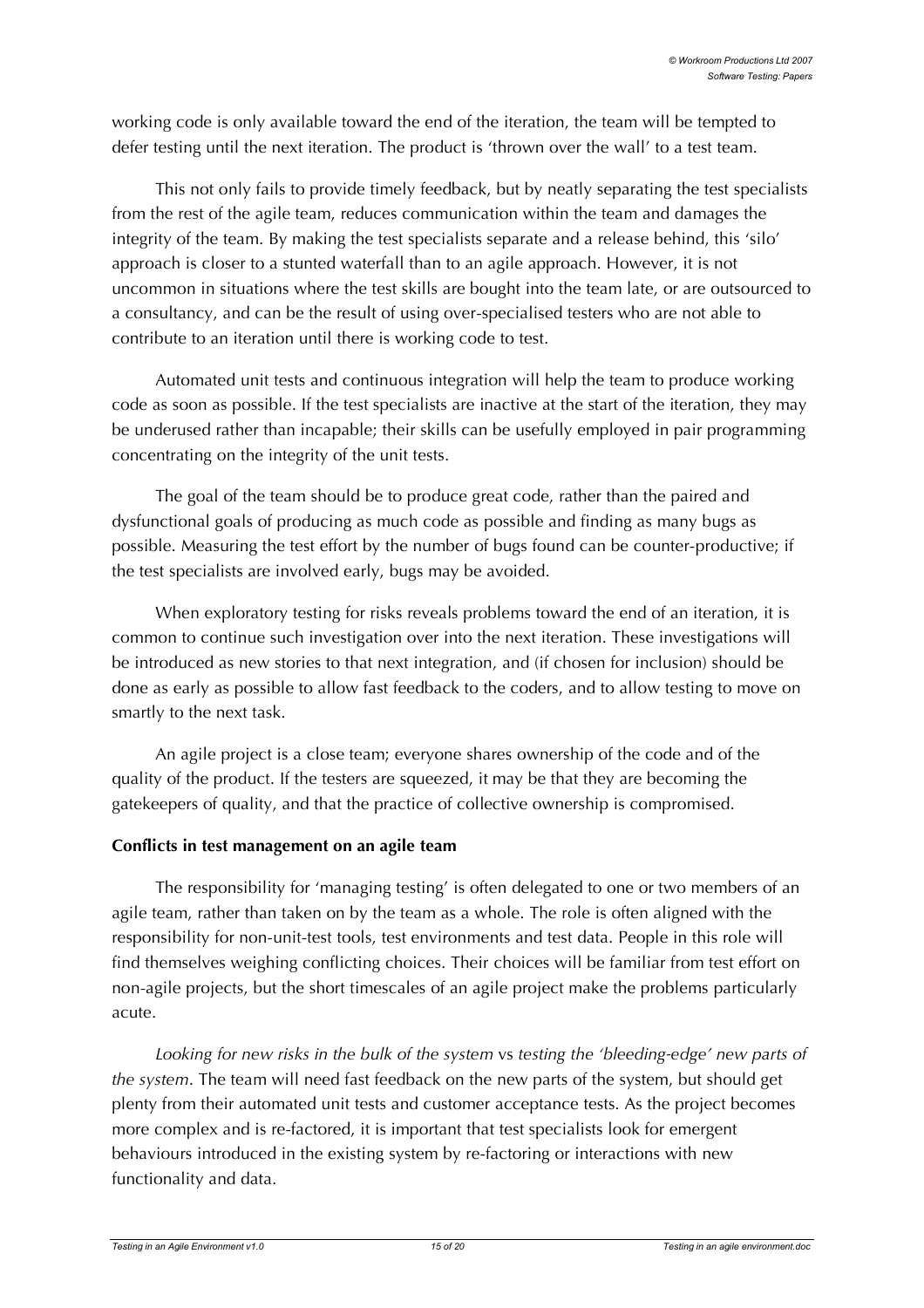*Finding novel problems* vs *improving the diagnosis of existing problems*. A creative approach to testing may identify a diverse set of problems – but it may be more important to reproduce, diagnose, or exploit known, existing problems to help the team find the true source and impact.

Known problems may be avoided to allow testing to progress in novel directions, but note that a problem that is avoided for more than one or two iterations can become accepted by the customer on the project, even if it would not be accepted by the wider world. When a team becomes blind to a bug in this way, it may be a sign that the team has stopped learning.

#### **Belief that passing tests = working code**

A large, working set of unit tests can encourage the idea that the code works as designed. However, the code works as the *tests* are designed, but the design itself – or the tests as an expression of the design – may be flawed. If the sole assessment of an iteration is whether all the test passed, such flaws will not be visible.

The best way to write no bugs is to write no code. The best way to find no problems is to run no tests. Missing unit tests do not fail. Code reviews may identify code that has no tests, but a test review is needed to identify missing tests. Where coding is driven by writing the tests first (a common practice on agile projects), a missing test means missing code, but the customer acceptance tests may not be fine enough to recognise this, or may choose one route to functionality where the missing element is in another route to that functionality.

#### **Mismatch between Agile Methods and Exploratory Testing**

There is much common ground between exploratory testing and agile development, and the approaches are often used together. However, the match is not clean, and testers on agile teams should be aware of the following:

In an agile project, many tests confirm that the system works as expected. These tests are focussed on and driven by value. Exploratory testing is focussed on and driven by risk – unexpected behaviours. While the outcomes are complementary, the goals are conflicting, and this conflict should be recognised.

Agile testing tends to have all-automated tests with short feedback between test execution and test result, and short feedback between *code creation* and test result. The automation allows much longer feedback loops; automated unit tests are run frequently and should be able to be executed long after it has been designed, to check that no problems have been introduced. Exploratory testing has short feedback between *test creation* and test result. Tests are not designed to be repeated at a later date, and to allow the tester's brain to be fully engaged, are typically not fully automated, but are manual tests with automation support. This difference in approach can be difficult to explain to some agile teams – the value of test artefacts in an agile project persists over many executions, whereas exploratory tests are not repeated the same way twice..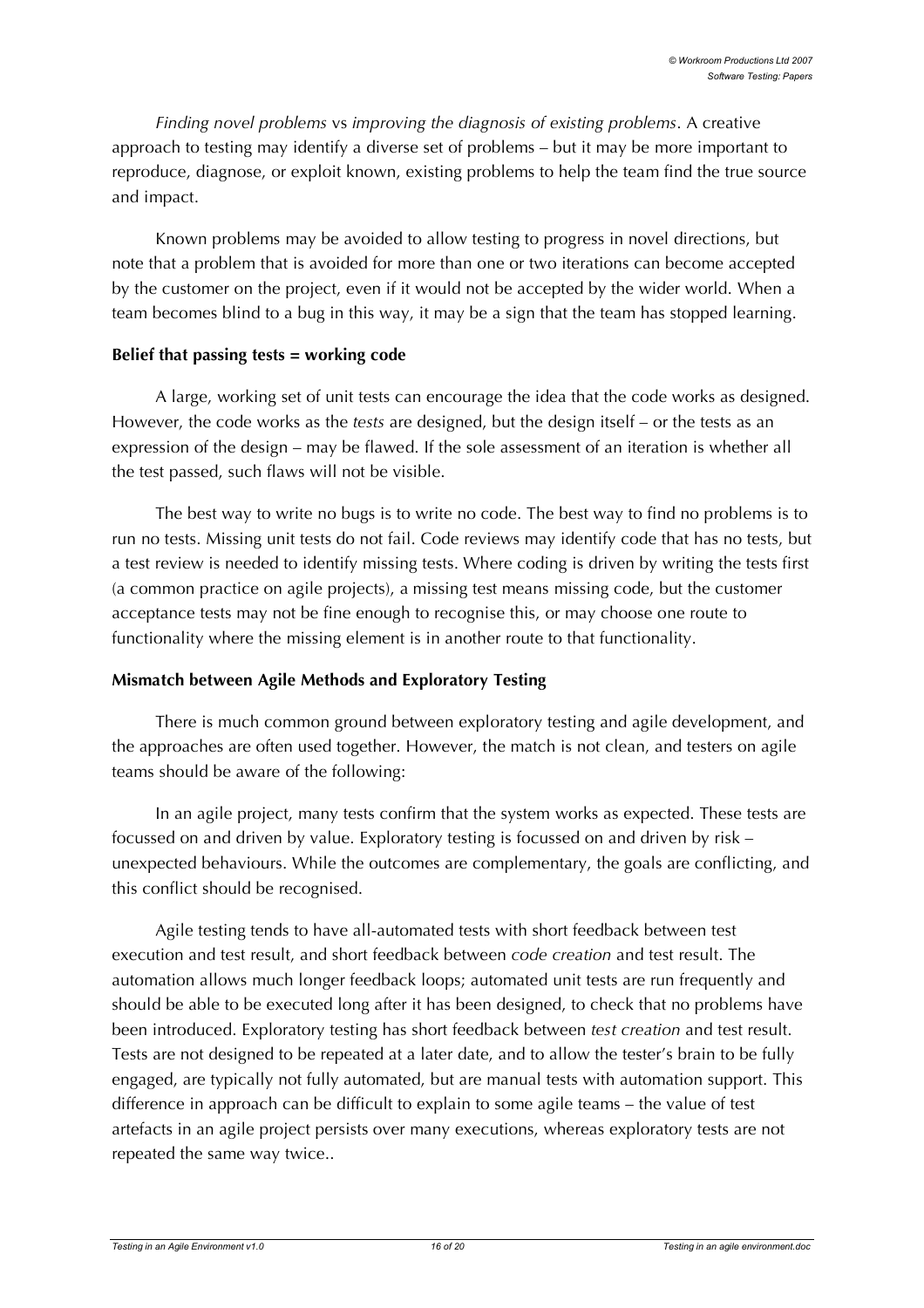Finding surprises by exploration can be hard in an agile project's short timescales from code creation to release. Although manual exploration may be a great way to observe unexpected behaviours, it is a slow way to trigger those behaviours. A tester on an agile team needs to be familiar with exploratory techniques and to be well-supported with tools.

Exploratory testers tend to be devoted, career testers. However, agile teams may have an antipathy to such a specialised beast, and a tester who can only test will need to be flexible and able to learn fast if he or she is to give value to an agile project without being able to interact directly with the code or design.

#### **Right, but wrong**

An agile effort can be interrupted by well-meaning, but inappropriate test work. It is worthwhile recognising this and finding alternate, less damaging approaches.

1) Logging every bug can be a desirable practice on many projects. On an agile project, it may be more efficient and direct to fix the bug – it is better to spend twenty minutes fixing and retesting a bug than to write up a bug report, triage it and turn it into a story, rediagnose and re-find the bug before fixing it and retesting it. Paired testing with a coder can facilitate this, and some testers will need to relinquish their hold on bug metrics.

2) Bug metrics allow analysis of the problems found, but can be fatally skewed by bug avoidance and bugs fixed in unit testing. Better to keep track of the bugs that escape the team than the bugs that escape the coders.

3) Insisting on a code freeze is not going to work an an agile project. Instead, write flexible and maintainable tests, and learn to love reviewing unit tests.

4) In the same way, insisting on complete documentation is not going to work. Talk with your colleagues and interview your customer.

5) Independent testing will isolate the test effort and rapidly stymie an agile project with slow and incomplete feedback. Independent testing may have a use in the overall lifecycle of a product, but not within an agile development team. Communication and interdependence is the order of the day.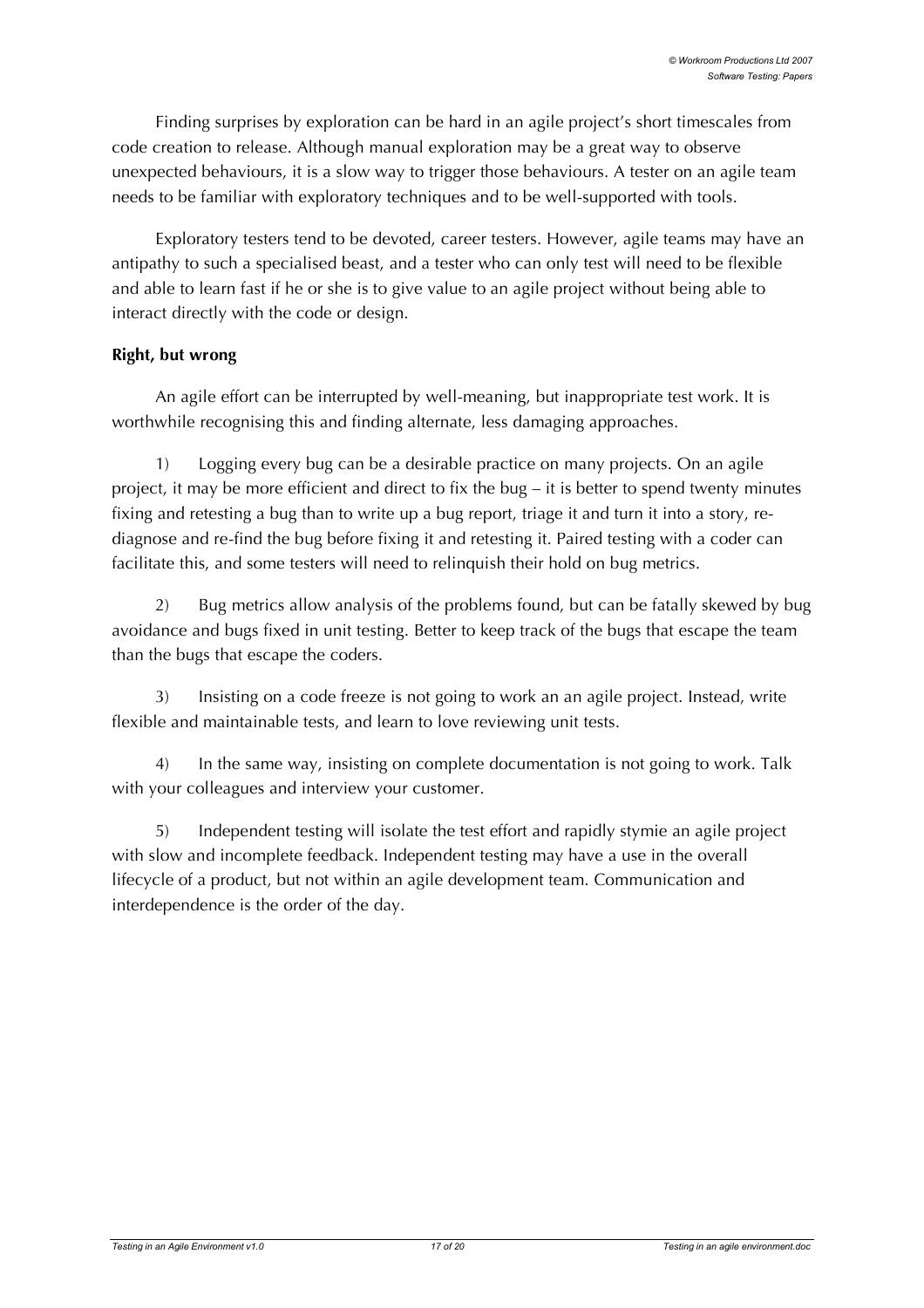# **Learning and agility**

The process of learning – about the product being built, about the technologies used for building it, about its value to the customer and the problems it may introduce – is of great importance to an agile project. This learning is based on feedback, and the information used in that feedback is often the result of testing.

To support their team, agile testers need to support and facilitate the learning process.

#### **Can tools and procedures learn?**

Tools and processes can smooth the path and enable fast feedback – but a rigid process or an inflexible tool will cause increasing friction in a changing environment.

Tools and procedures cannot learn, but can be changed. Lightweight shared procedures can be changed more easily than comprehensive, heavily documented procedures. Tools can be flexible only if the users of those tools are skilled in a range of their operations. It may be simplest to use a suite of tools that can be combined in a variety of different ways (ie tools within excel, or the standard suite of Unix tools) rather then becoming expert in a single swissarmy-knife tool.

Procedures and methodologies are frequently created or updated after problems, to avoid further, similar errors. They may be put in place to avoid a likely or potential error. As the agile effort matures, it will want to avoid more errors, and the procedures put in place may eventually choke it. It is important to consider re-factoring procedures and methodologies as the project progresses.

#### **How do people learn?**

People learn from feedback, from the consequences of their actions. Reflection is part of the process; effective learning is supported by prompt, clear feedback, both positive and negative.

Personal feedback can be encouraged by co-location and paired work. Procedural reviews of work products are a more heavyweight approach, and may not be so common on an agile project as direct, personal, immediate peer feedback. However, it is important to recognise and promptly stamp out hectoring or bullying. As a tester, it is important to criticise or praise the code, not the coder.

Real-time metrics – summary measurements that update as work is completed, not gathered at a later time for delayed perusal – provide instant feedback and so are an important component in enabling learning. They also are a powerful tool in allowing team members to understand the effects of their work on the overall project, and so give a sense of empowerment.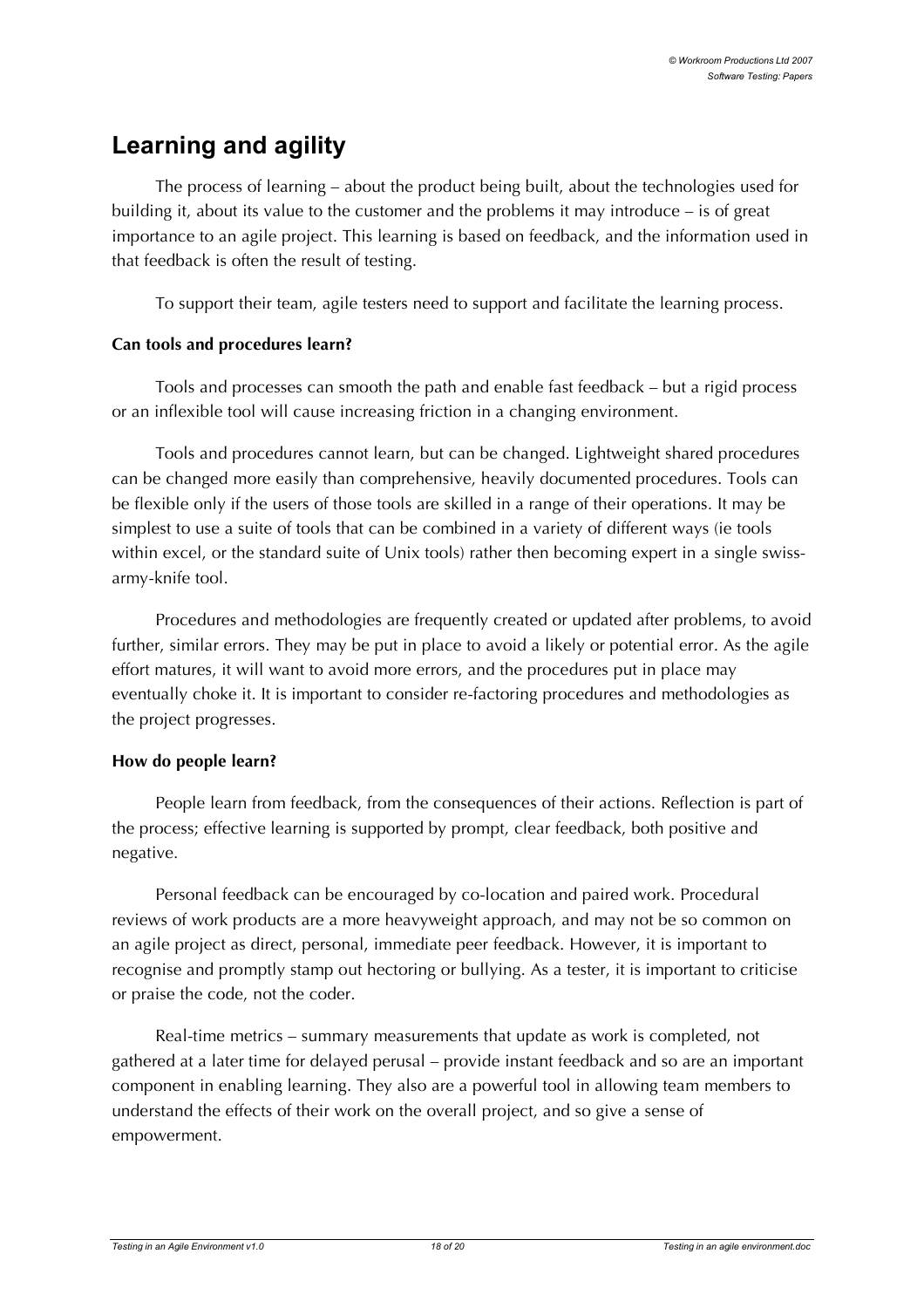The product and the technologies used to build it will give feedback to an agile team member – test-first design is an iterative approach reliant on feedback from tests of a component of a system, and continuous integration introduces feedback from the technology of the overall product.

#### **Can teams learn?**

Teams learn as their constituent members learn, but as people enter and leave the agile team, the team may rapidly gain new skills, or find it has to re-learn old skills.

It is tempting to introduce procedures that codify the team's knowledge and so allow resilience to undesirable change – for instance, by beefing up the coding standard after every error found. However, if the rationale for new rules is lost and replaced by a dogmatic approach, resilience to undesirable change soon become resistance to all change, good or bad.

All teams develop folklore over time, memes and stories that act as shared lessons. These lessons slowly ossify from learned and shared experiences into received wisdom.

Procedures and folklore act to retain understanding by re-iterating it to old members and transmitting it to new members. To continue to learn, such understanding must be able to be challenged.

#### **Enabling learning as a test specialist**

Agile teams must take on the task of enabling learning as a team. However, test specialists produce information, and so have a special role to play in enabling learning.

Give fast feedback on bugs, emergent behaviours etc – ideally just before or soon after the code is integrated with the main product. This may involve working closely with the coders as they complete their unit tests and code.

- Help coders extend their unit tests.
- Help the customer enhance their acceptance tests.

Become involved with periodic project retrospectives to give feedback on the ways that different procedures helped or hindered the work from your point of view, and the overall effect on the product.

Rather than promoting ever-increasing procedures to avoid errors, help those procedures to evolve through re-factoring